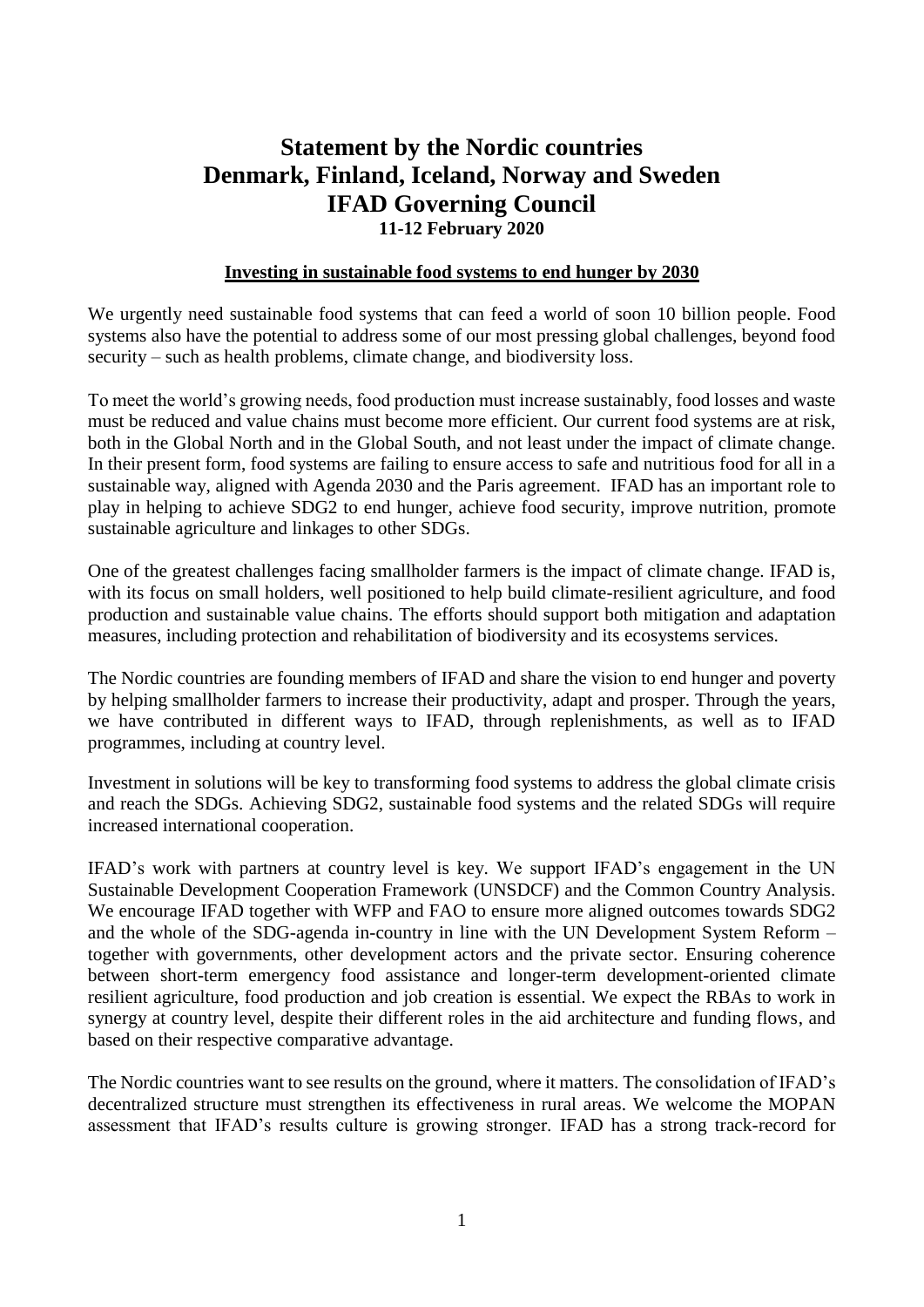promoting gender equality and women's empowerment, and we trust that the strengthened results focus will contribute to more transformative and sustainable change in this area.

#### **Leaving no-one behind when achieving SDG2**

We know we are lagging behind when it comes to the implementation of SDG 2 on zero hunger and malnutrition. The State of Food Security and Nutrition in the World 2019 shows a rise in world hunger the last three years after a prolonged decline. About one in nine people are undernourished, and 2 billion suffer micronutrient deficiencies. A focus on the most vulnerable 113 million people across 53 countries who experience acute hunger must be at the core of our efforts. The Nordic countries support IFAD's efforts to invest in and address the most pressing challenges in the poorest countries, including food insecurity.

# **IFAD's poverty focus**

The Nordic countries continue to strongly support IFAD's mandate to address poverty and consider that targeting of the Least Developed Countries crucial. We welcome a discussion on a graduation policy for IFAD. Here, IFAD has much to learn from, and possibly to adapt from IFIs.

# **Climate change**

The Nordic countries support IFAD's commitment to invest in climate-focused mitigation and adaptation actions and building the resilience of rural people to climate shocks, and will advocate for a continued high ambition for increased climate-finance in the framework of IFAD12. IFAD is encouraged to ensure that interventions are aligned with the Paris-agreement and contribute to the development of sustainable climate-resilient societies, needed to reach the SDGs. The Nordic countries recognize climate change as one of the primary drivers of hunger and poverty. Smallholder farmers and poor rural people bear the brunt of climate change and the degradation of natural resources, including biodiversity loss. Extreme weather is putting pressure on the ecosystems that farmers depend on. Climate change undermines food security of rural people, especially in sub-Saharan Africa, where lack of livelihoods result in instability and migration. We welcome IFAD's contribution to smallholders' adaptation to climate change through the scaling up of IFAD's Adaptation for Smallholder Agriculture Programme (ASAP). IFAD's collaboration with the Green Climate Fund (GCF), enabling investments in low-emission and climate-resilient agriculture, also looks promising.

#### **Engagement with the private sector**

IFAD's partnering with the private sector is essential to find solutions. We welcome the Agri-Business Capital Fund that invests in creating jobs for young people in rural areas, particularly in Africa. The approval by the IFAD Executive Board of the private sector strategy is an important step towards opening collaboration on private sector initiatives between IFAD and the Green Climate Fund. Building IFAD's capacity for private sector lending should be a priority. Public-private partnerships are crucial as a modality and should be encouraged by IFAD.